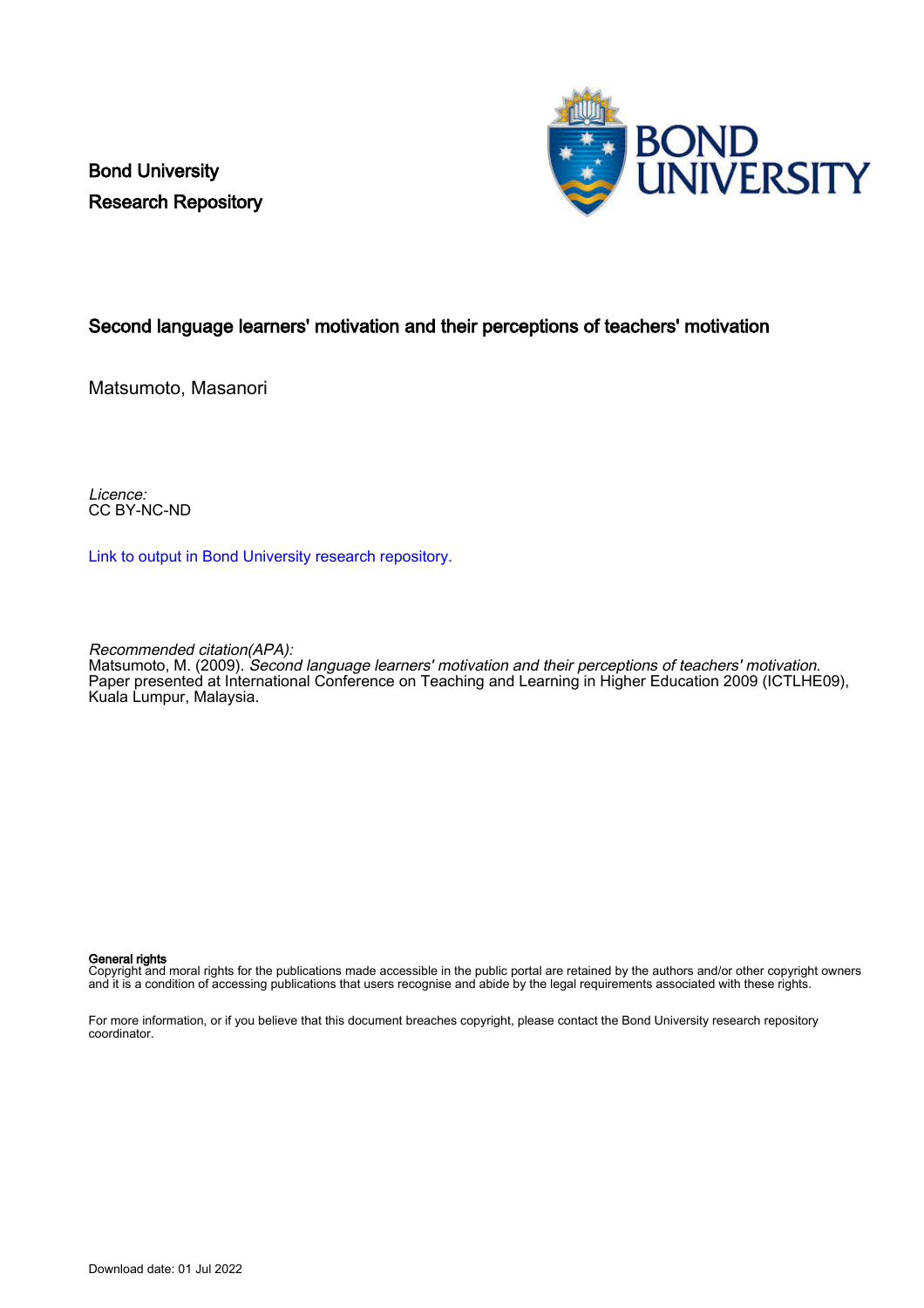# **SECOND LANGUAGE LEARNERS' MOTIVATION AND THEIR PERCEPTION OF TEACHERS' MOTIVATION**

Masanori Matsumoto Bond University, Australia

#### **Abstract**

International students learning English as a second language in Australia were studied to find how their perception of teachers' level of commitment to teach them English affects their own motivation to study English. A questionnaire survey was administered on the learners at three different levels of proficiency to also identify the relationship between the levels of study and the learners' perception of teacher as a factor affecting the learners' motivation. The results showed that there is a positive correlation between the learners' motivation and their perception of teachers' commitment to teach, and the intermediate level is the most problematic stage in English study in terms of motivation. The results also found that the level of study is a factor which affects the learners' perception of teacher factors which most strongly influence the learners' motivation. These findings support the general claim that language teachers are one of the most important factors influencing learners' motivation, but the learners' level of proficiency may be a factor that needs to be taken into consideration for a further discussion regarding the validity of a certain teaching strategy to motivate second language learners.

#### **Introduction**

Recent research on motivation in second language acquisition (SLA) has focused on factors affecting second language (L2) learners' motivation (e.g. Csizér and Dörnyei 2005; Dörnyei 1990, 1994a, 1998, 2001a; Dörnyei and Clément 2001; Oxford and Shearin 1994; Noels 2003). Among the factors, teachers are commonly regarded as one of the most significant determinants of L2 learners' motivation (Dörnyei 1994a; Tanaka 2005). A number of researchers, then, have investigated what teacher factors positively affect learner motivation in what way (see e.g. Dörnyei 1994a, 2001a; Dörnyei and Csizér 1998; Jacques 2001; Tanaka 2005). These studies have claimed that L2 teachers play one of the most important and influential roles for learners engagement and persistence in the long process of L2 acquisition. In fact, in actual L2 classes, teachers are often required to play multi-dimensional roles; such as an initiator, facilitator, motivator, ideal model of target language speaker, mentor, consultant, and mental supporter, which are assumed to influence each learner's motivation continuously. Because L2 acquisition usually requires a much longer period of time to achieve at a high proficiency than ordinary learners expect (Ramage 1990), teachers often attempt to enhance learner motivation so that learners positively and actively engage in their learning until they achieve their common primary target in L2 learning, successful acquisition of a high competency in the target language. However, the effect of teaching strategies in motivating students should depend on students' perception of the strategies as Dörnyei (2001b, p.179) has suggested. That is, how L2 learners view the different teacher factors, including teaching strategies, should be an important issue in identifying the real nature of L2 learner motivation. Based on this contention, the current study focuses on the learners' perception of teacher as a factor affecting their own motivation, and what teacher elements are perceived as the factor most strongly affecting their motivation by learners at the different proficiency levels in the context of L2 English learning in Australia.

#### **Research background**

The early study of motivation in L2 learning was led primarily by Robert Gardner and his Canadian associates (see Gardner and Lambert 1959, 1972; Gardner 1985; Gardner and MacIntyre 1991;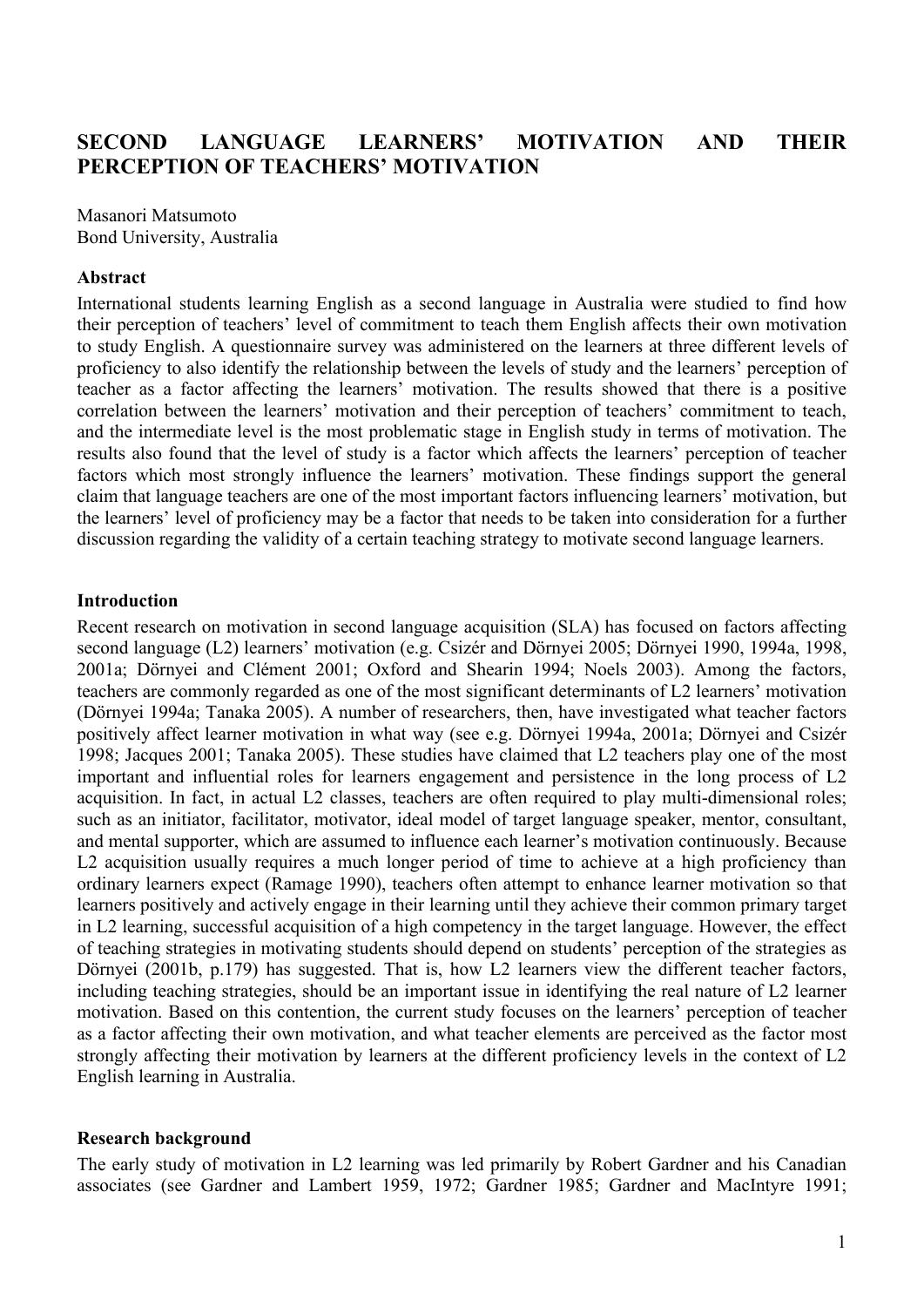Gardner and Tremblay 1994). Initiated and inspired by them, extensive studies had been conducted to identify the most facilitative type of motivation understood in terms of a binary system: integrative and instrumental motivation. The former is associated with a learner's affective attitudes towards a target language and its community, and his/her desire to interact with the target language speakers and eventually become a valued member of the target community (Gardner and Lambert 1972), while the latter is a language learning motivation based on the pragmatic values that placed on the mastery of target language, such as being ahead of others or passing an entrance examination (Gardner and Lambert 1972). Gardner and Lambert's (1959) original claim stated that integrative motivation is more facilitative for successful L2 acquisition based on French as a second language learning context in Canada, but the studies in the following two decades did not reach the general agreement on this claim. These early studies of L2 motivation were based on social psychology, and approached the motivational paradigm by viewing L2 learning as a social phenomenon rather than an educational one. Based on the findings, a model of L2 motivation known as Socio-Educational Model was constructed by Gardner (1988). This model integrates L2 motivation as an important social factor that is determined in the social milieu and works with learning aptitude to affect the success or failure in L2 acquisition. Since motivation is viewed as thoroughly influenced by the social environment to which L2 learners belong, the model did not pay much attention on L2 teachers as a factor affecting the learners' motivational traits. Since the late 90's, however, following a number of arguments about the validity of Gardner and Lambert's (1959) claim that an integrative motivation is more facilitative for L2 learning than an instrumental motivation, the new era of motivation research has changed its focus to the classroom based educational psychological perspectives (Dörnyei 1998, p 125). That is, identifying what factors in language education affect learner motivation and at which stage in the long process of L2 learning has become one of the main streams of study in motivation. As a result, some different approaches from Gardner's Socio-Educational Model have been developed to account for the L2 learning motivation. Dörnyei (1994a) has introduced a framework of L2 motivation (see Figure 1 below) based on three perspectives relevant to L2 learning in more formal educational contexts.

| riguie i                        | Dornyer s (1994a) trainework of L2 rearning monvation |
|---------------------------------|-------------------------------------------------------|
| <b>LANGUAGE LEVEL</b>           | <b>Integrative Motivational Subsystem</b>             |
|                                 | <b>Instrumental Motivational Subsystem</b>            |
| <b>LEARNER LEVEL</b>            | Need for Achievement                                  |
|                                 | Self-confidence                                       |
|                                 | Language Use Anxiety<br>٠                             |
|                                 | Perceived L2 Competence<br>٠                          |
|                                 | <b>Causal Attributions</b>                            |
|                                 | Self-Efficacy                                         |
| <b>LEARNING SITUATION LEVEL</b> |                                                       |
| Course-specific Motivational    | Interest (in the course)                              |
| components                      | Relevance (of the course to one's needs)              |
|                                 | Expectancy (of success)                               |
|                                 | Satisfaction (one has in the outcome)                 |
| Teacher-Specific Motivational   | Affiliative Drive (to please the teacher)             |
| Components                      | Authority Type (controlling vs. autonomy-supporting)  |
|                                 | Direct Socialization of Motivation                    |
|                                 | Modelling                                             |
|                                 | Task presentation                                     |
|                                 | Feedback                                              |
| Group-Specific Motivational     | Goal-Orientedness                                     |
| Components                      | Norm & Reward System                                  |
|                                 | Group Cohesiveness                                    |
|                                 | <b>Classroom Goal Structure</b>                       |

| Figure 1 |  | Dörnyei's (1994a) framework of L2 learning motivation |
|----------|--|-------------------------------------------------------|
|          |  |                                                       |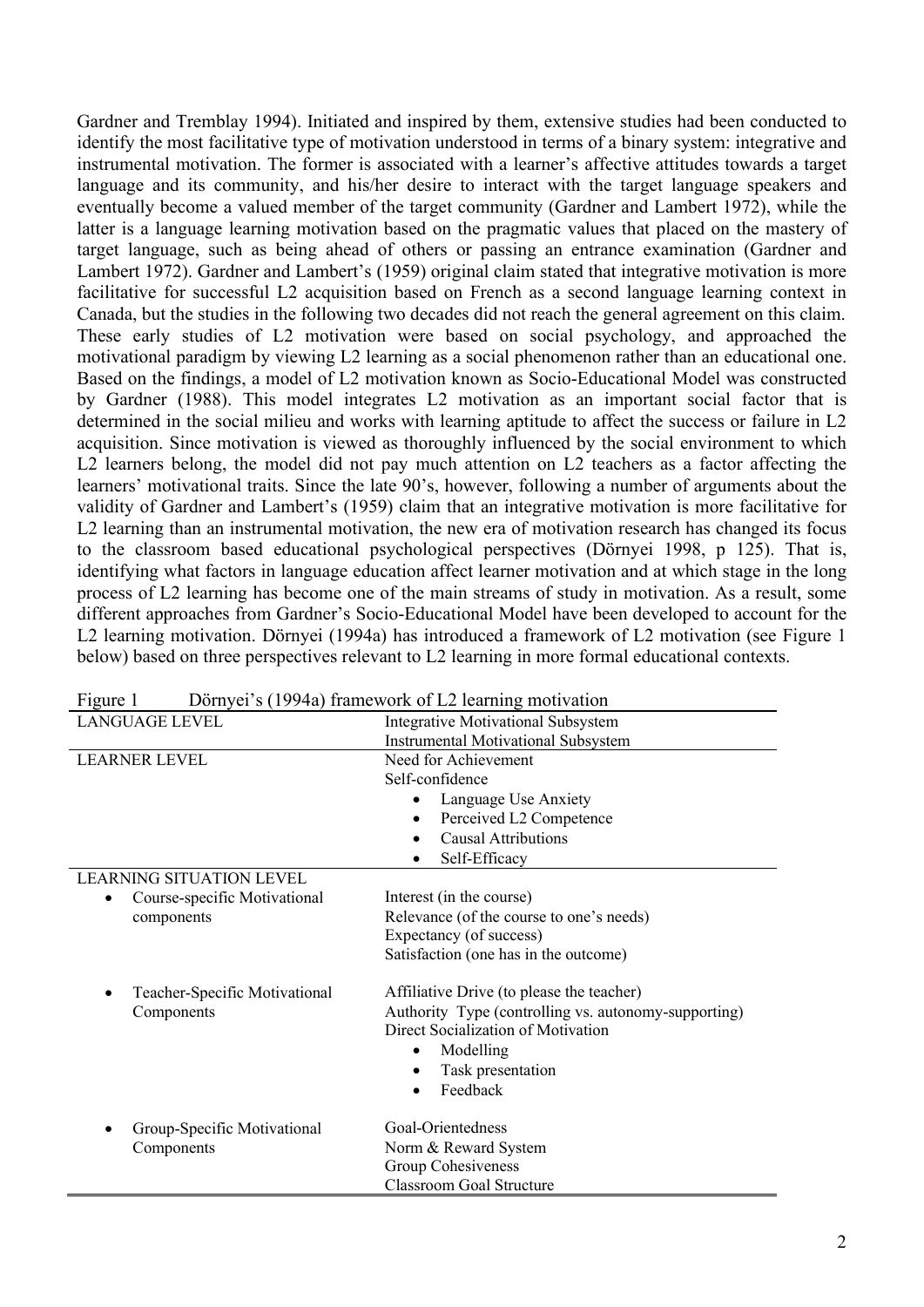In his framework, Dörnyei has separated the motivation-affecting components into three levels; *language, learner,* and *learning situation levels*, and introduced affecting factors relevant to the three levels. Among them, teacher-specific components are at the learning situation level, and the components are sub-divided into language learners' *affiliation* (i.e. learners' desire to please teachers), their teachers' style of teaching, and their teachers' use of particular teaching strategies, including *Modelling, Task-presentation* and *Feedback*. Dörnyei (1994a) further discusses how the subcomponents of these teacher factors affect L2 learners' motivation. He first claimed the importance of some characteristics of teachers, insisting that the L2 teacher should be *empathic* that is sensitive to learners' needs and feelings, *congruent* so that teachers "behave according to their true self" (p 282), and *accepting* in being non-judgmental. He also encouraged teachers to be facilitators rather than authorities, to show a strong commitment to the learners' L2 achievement, and to promote learner autonomy. Finally, he also emphasised the importance of particular teaching strategies, including the introduction of tasks to develop learners' intrinsic motivation, and of motivating and informative feedbacks.

.

Gender

| Figure 2                                                   | Williams and Burden's (1997) framework of L2 motivation (cited in Dörnyei 2001a) |
|------------------------------------------------------------|----------------------------------------------------------------------------------|
| <b>INTERNAL FACTORS</b>                                    | <b>EXTERNAL FACTORS</b>                                                          |
| Intrinsic interest of activity                             | Significant others                                                               |
| Arousal of curiosity<br>$\bullet$                          | Parents                                                                          |
| Optimal degree of challenge                                | Teachers                                                                         |
| Perceived value of activity                                | Peers                                                                            |
| Personal relevance<br>$\bullet$                            | The nature of interaction with significant others                                |
| Anticipated value of outcomes<br>$\bullet$                 | Mediated learning experiences                                                    |
| Intrinsic value attributed to the activity<br>$\bullet$    | The nature and amount of feedback<br>$\bullet$                                   |
| Sense of agency                                            | Rewards<br>$\bullet$                                                             |
| Locus of causality<br>$\bullet$                            | The nature and amount of appropriate praise<br>$\bullet$                         |
| Locus of control re: process and outcome<br>$\bullet$      | Punishments, sanctions<br>$\bullet$                                              |
| Ability to set appropriate goals<br>$\bullet$              | The learning environment                                                         |
| Mastery                                                    | Comfort<br>$\bullet$                                                             |
| Feelings of competence<br>$\bullet$                        | Resources<br>$\bullet$                                                           |
| Awareness of developing skills<br>$\bullet$                | Time of day, week, year<br>$\bullet$                                             |
| Self-efficacy<br>$\bullet$                                 | Size of class and school<br>$\bullet$                                            |
| Self-concept                                               | Class and school ethos<br>$\bullet$                                              |
| Realistic awareness of personal strengths and<br>$\bullet$ | The broader context                                                              |
| weaknesses in skills required                              | Wider family networks<br>$\bullet$                                               |
| Personal definitions an judgements of success<br>$\bullet$ | The local education system<br>$\bullet$                                          |
| and failure                                                | Conflicting interests<br>$\bullet$                                               |
| Self-worth concern<br>$\bullet$                            | Cultural norms<br>$\bullet$                                                      |
| Learned helplessness<br>$\bullet$                          | Societal expectations and attitudes<br>$\bullet$                                 |
| Attitudes                                                  |                                                                                  |
| To language learning in general<br>$\bullet$               |                                                                                  |
| To the target language<br>$\bullet$                        |                                                                                  |
| To the target language community and culture<br>$\bullet$  |                                                                                  |
| Other affective states                                     |                                                                                  |
| Confidence<br>$\bullet$                                    |                                                                                  |
| Anxiety, fear                                              |                                                                                  |
| Developmental age and stage                                |                                                                                  |

Williams and Burden (1997) have also presented a framework of L2 motivation primarily based on issues relevant to educational psychology (see Figure 2). They approached the framework from the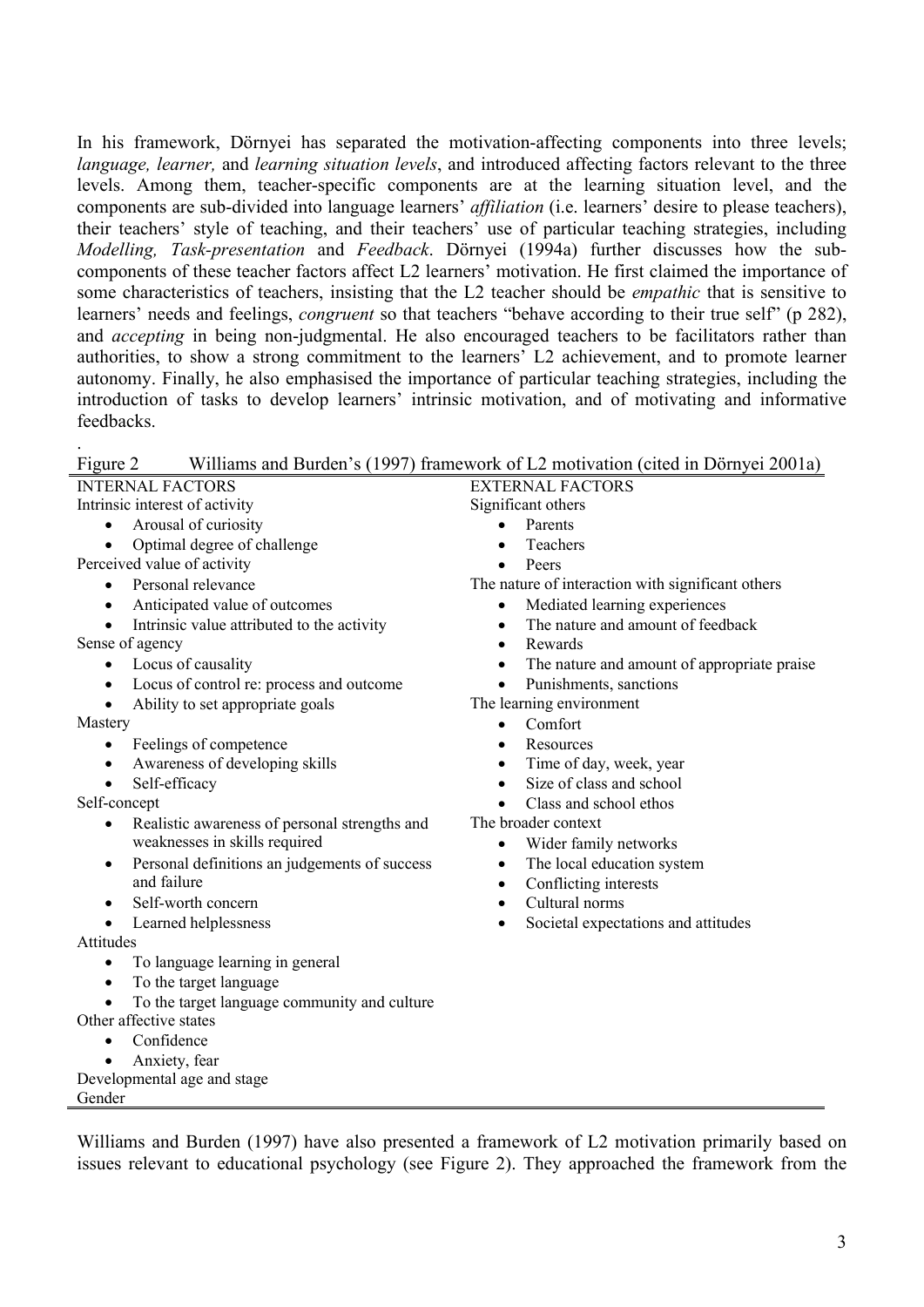perspectives of factors affecting L2 learner motivation, and separated them into two categories; *internal* and *external factors*

In their framework, *teachers* are seen as a part of external factors in the category of *significant others*, and interactions with teachers, including *learning experiences, feedback, rewards, praise* and *punishments* are also seen as relevant factors which may affect L2 learners' motivation.

Oxford and Shearin (1994) also advocated further development of the framework for studying L2 motivation. They insisted that there were four causes for confusion in the study of L2 motivation which were '1) absence of a consensus on a definition of L2 learning motivation; 2) confusion surrounding motivation in second vs. foreign language situations; 3) L2 research's omission of some key motivational and developmental theories taken from many areas of psychology; and 4) teachers' lack of knowledge about their students' real reasons for learning a language' (p. 13). They suggested five implications for the role of teacher in understanding motivation. First, teachers should identify students' real reason for learning another language. They note that students' reasons for learning a language may change during their learning, so asking about reasons periodically is recommended. Second, teachers should help students have challenging but achievable goals. In order to assist in achieving these goals, Oxford and Shearin also suggested that students have immediate, achievable sub-goals which give them a sense of progress. Third, teachers need to educate students so that they realise L2 learning can provide them with a variety of benefits for their future career, mental development and even contribute to world peace. Fourth, teachers should be mindful of making the L2 learning environment non-intimidating, welcoming, and with a minimum of anxiety. Finally, teachers should encourage students develop a high but realistic self-efficacy which in turn can develop a positive intrinsic motivation. However, these implications are suggestions based on Oxford and Shearin's understanding of the relevant issues for the development of future research on L2 motivation. More empirical research that supports the suggestions is required to help L2 learners become more successful in their own learning.

Along with the shift of the focus on the research in L2 motivation, one of the recent claims made in the study of motivation is the Process Model introduced by Dörnyei (2000) and Dörnyei & Otto (2001). Though Dörnyei (1994a) admits that Gardner and his associates' early studies contributed extensively to the construction of the foundation work in motivation research in SLA, he has insisted on the need for further development, linking motivation research in SLA with the recent theoretical findings in educational psychology, and has strongly encouraged the introduction of a more comprehensive paradigm for the consideration of the complex nature of motivation for the L2 learning. One of the important claims in the Process Model is to view L2 learner motivation not being static but continuously changing along with the long process of L2 learning. Dörnyei has divided the L2 learning process into three phases; namely the *preactional phase*, the *actional phase*, and the *postactional phase*, and at each phase, different motivational forces may cause different motivational actions. At the pre-actional phase, *initial motivation* is involved with goal setting, intention formation, and initiation of intention enactment. *Executive motivation* in the actional phase sustains the intended action of learning the language with continuing appraisal of daily learning events, taking various factors into consideration, which leads to either persistence or termination of learning. Finally in the post-actional phase, *motivational retrospection* evaluates learning actions by forming causal attributions, and determines an action for further study or termination of learning. In addition, factors that may influence each motivation include cognitive, affective, and situational factors or conditions. In the Process Model, teachers may have the strongest impact on executive motivation at the actional stage, since this is the time when learners' interaction with teachers is likely to be the primary source of L2 learning. Dörnyei (1998, p. 58-59) has claimed in the model that quality of learning experiences, teachers' influence (e.g. task presentation, praise and feedback), and classroom reward are the main motivational influences on L2 learners' motivation.

As review above shows, among the factors which affect L2 learners' motivation, the teacher has consistently been regarded as important in affecting L2 learners' motivation. However, the research on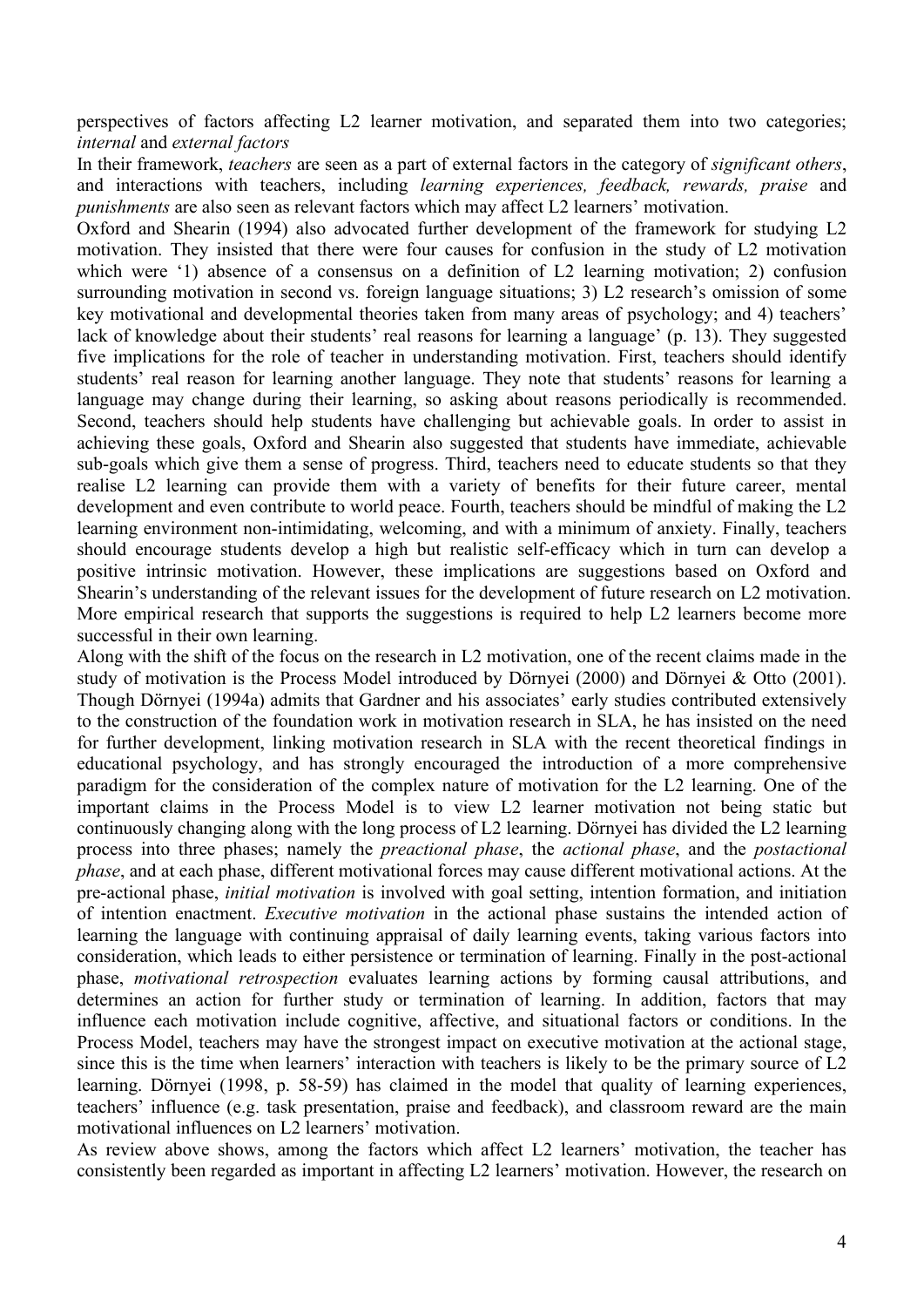motivation that teachers have to teach a second language, and how the motivation affects learners' motivation to learn the language has not been conducted extensively, and more research on various contexts is regarded to be extremely in demand (Dörnyei 2000, 2003). Among a few studies on teacher as an affecting factor on learner motivation (e.g. Chambers, 1999; Dörnyei 1994a, 2001a; Dörnyei & Csizér 1998, Jacques 2001), Dörnyei and Csizér (1998) investigated the teacher's actual use of teaching strategies to motivate learners. Jacques (2001) also investigated similarities and differences in the preferences of teaching strategies between foreign language learners and teachers in Hawaiian context. These studies are meaningful from the pedagogical point of view; however, students' motivation is the result of their own appraisal of various learning events (Dörnyei & Skehan, 2003; Matsumoto, 2006; Wen 1997). That is, whatever strategies the teacher uses or affective characteristics the teacher possesses to enhance students' motivation, the effect of the teacher results only from how each student perceives these as a motivator for their own L2 study. Williams and Burden (1997) noted that 'all learners are likely to be influenced by their personal feelings about their teachers, and therefore, their perceptions of their teachers and of the interactions that occur between them and their teachers will undoubtedly affect their motivation to learn' (p. 133). Given this, the next important issue to investigate would be how exactly teachers affect L2 learners' motivation. Based on this, the current study aims to find any relationship between learner's own intensity of motivation and his/her perception of the strength of teacher's motivation. In addition, Dörnyei & Csizér (1998) stated that teacher-specific motivational components can be divided into three perspectives; teacher's *behaviour, personality* and *teaching style*. Therefore, the present study has also investigated which factor of these three will be perceived as most attractive by the learners. Furthermore, students' current level of study is also considered an important factor which may influence students' perception of teacher as an affecting factor as has been indicated by a number of studies on motivation (see Gardner, Smythe, and Brunet 1977; Keuneman and Sagona 1992; Matsumoto 2006), because depending on their previous study and current proficiency level, their perception of which teacher factor affects their own motivation most strongly may vary. Thus, the results of the study will be analysed based on three levels of the study; elementary, intermediate, and advanced.

### **Methodology**

Based on the review of previous literature on L2 learner motivation, the current study raised four research questions:

- 1) Is there any difference in the level of learners' motivation and learners' perceived level of teachers' motivation among the students at the different levels of study?
- 2) Is there any correlation between the level of L2 learners' motivation and of their perception of their teacher's commitment to teaching according to the level of study?
- 3) Is there any difference in the learners' perceptions of the teacher as a factor influencing their motivation to study English depending on their level of study?
- 4) Is there any difference in the perception of the teacher factors which most strongly affect learners' motivation among the students at different levels of study?

The subjects are students studying English at Bond University English Language Institute (BUELI) located on the Gold Coast, Australia. BUELI offers two courses; General English (GE) and English for Academic Purposes (EAP). GE has six levels (GE 1 to 6) and EAP offers three levels (EAP 1 to 3). On the basis of general English proficiency, GE 1 and 2 are at elementary, GE 3 and 4, and EAP 1 can be regarded as intermediate levels. Students at GE 5 and 6, and EAP 2 and 3 are at the advanced level of study in English.

Approximately 280 students in total were enrolled in the 19 classes at the three levels when the survey was administered. The questionnaire was distributed to the students manually at each class and the objectives of the survey were directly explained to them so that the anonymity and the voluntary were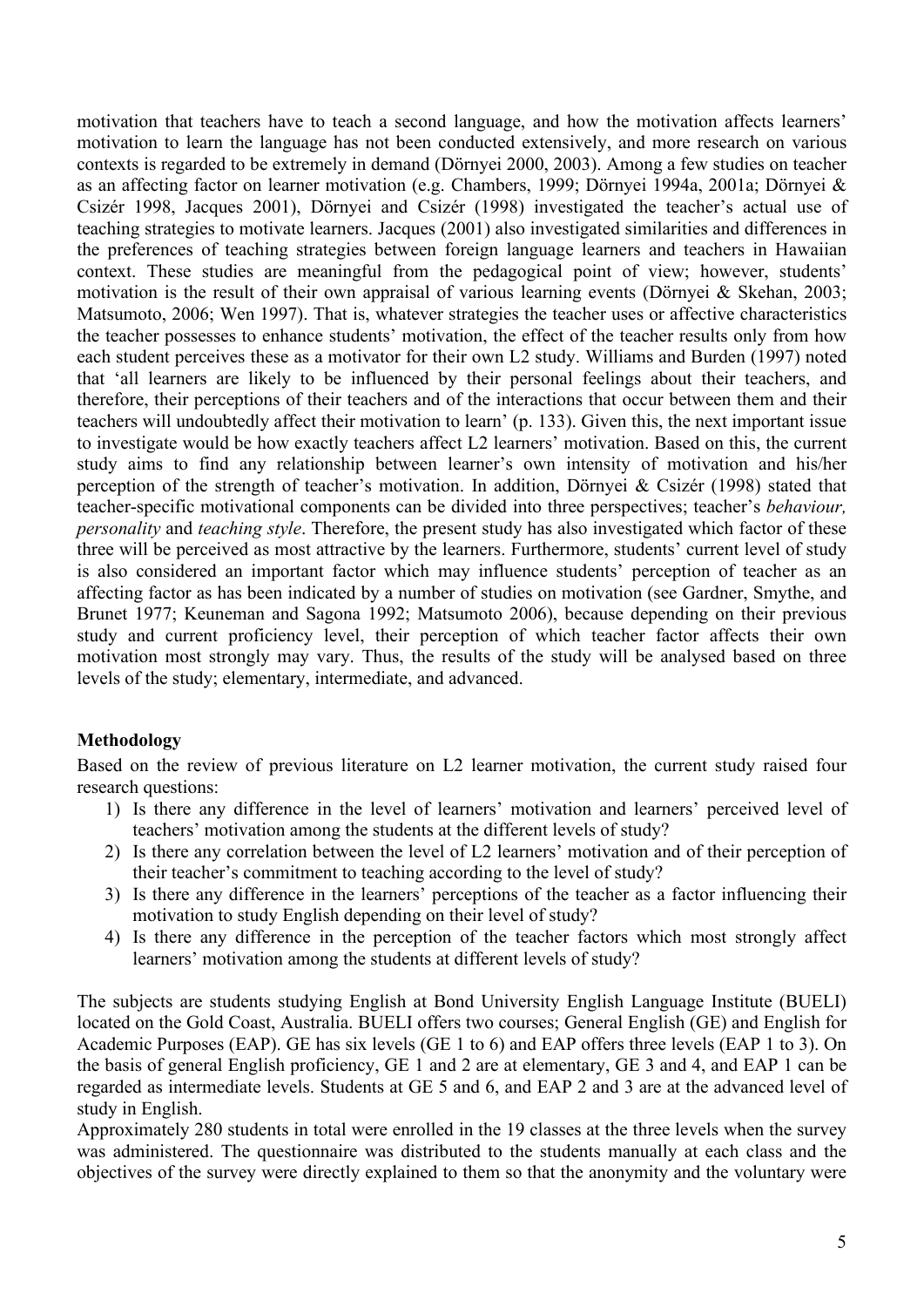assured. In total, 121 students responded, but two of them did not indicate their level of study, so they are excluded from the level-based study. Among the 119 respondents, 16 students were at the elementary, 45 were at the intermediate, and 58 students participated from the advanced level respectively.

A Kruskal-Wallis test was conducted to find any relationship between the subjects' level of study and their perceptions of their own and teacher's motivations. Kendall's tau was computed to identify relationship between the subjects' perception of the level of their own and teachers' motivation for the whole sample, as well as at each study level, and Chi-square tests were used to analyse the teacher factors and the level of study. The minimum significant level for the statistical analysis was set at p  $< 0.05$ .

In order to collect relevant data to answer the above questions, the present study employed a questionnaire. The questionnaire collected data regarding students' perceptions of the level of intensity in their own motivation to study English and their teachers' level of commitment to teaching English for them in the class. It also asked their level of agreement with the idea that the level of teachers' commitment to teach English affects the subjects' own motivation to study English. A five-point Likert scale was used to measure the levels of intensity and agreement. The questionnaire also asked the subjects to indicate one particular teacher factor which most strongly affected their motivation from a choice of nine factors, and a blank was also provided so that the subjects could indicate any additional relevant factor. The following nine teacher factors are chosen from the three areas; behaviour (B), personality (P) and teaching style (T):

- 1. Teacher's personality (P) (e.g. cheerful/quiet, extroverted/introverted, good organiser, time management in the class, approachability)
- 2. Teacher's attitude towards teaching (T) (e.g. his/her teaching style; authority/academic -oriented, democratic/fun-oriented; passion/commitment to teach English
- 3. Teacher's attitude towards students (B) (e.g. strict/generous, fairness)
- 4. Teacher's appearance including cloths s/he wears (P)
- 5. Teacher's teaching skills/techniques (T) (e.g. good use of materials, good explanations, interesting tasks)
- 6. Teacher's way to comment/feedback on your work (T)
- 7. Teacher's pronunciation of English including accents and voice (B)
- 8. Frequency of teacher's encouragement on your English (B) (e.g. your English has improved!)
- 9. Nothing about teacher affects my motivation.

### **Results and Discussion**

The intensity of students' own motivation and their perceived level of teachers' motivation are indicated in Table 1. The results in the total number of subjects ( $N = 119$ ) show that the mean score for perceptions of teachers' motivation ( $\chi$  = 3.80) is slightly higher than the mean for the subjects' own level of motivation ( $\gamma$  = 3.68). This is also true in the comparison at each level. It seems that students may tend to rate their teachers' motivation higher than their own motivational level. This may be a reflection of Dörnyei's (1994) *affliative motive* to please their teachers. Although the confidentiality and anonymity of the responses were assured to all the students, the learners' fundamental attitudes to please their teachers by rating them as having a strong commitment to their teaching cannot be totally excluded when the respondents actually filled in the questionnaire.

In the comparison between the levels, the elementary level shows the highest mean for both students'  $(\chi = 3.94)$  and teachers' ( $\chi = 4.06$ ) motivations, while the intermediate level has the lowest mean scores for both students' ( $\chi$  = 3.40) and teacher's ( $\chi$  = 3.62) motivations. Among them, the results of Kruskal-Wallis test indicate that the difference between the levels is only significant for the students' motivation ( $\chi^2$  = 6.892, p < .05).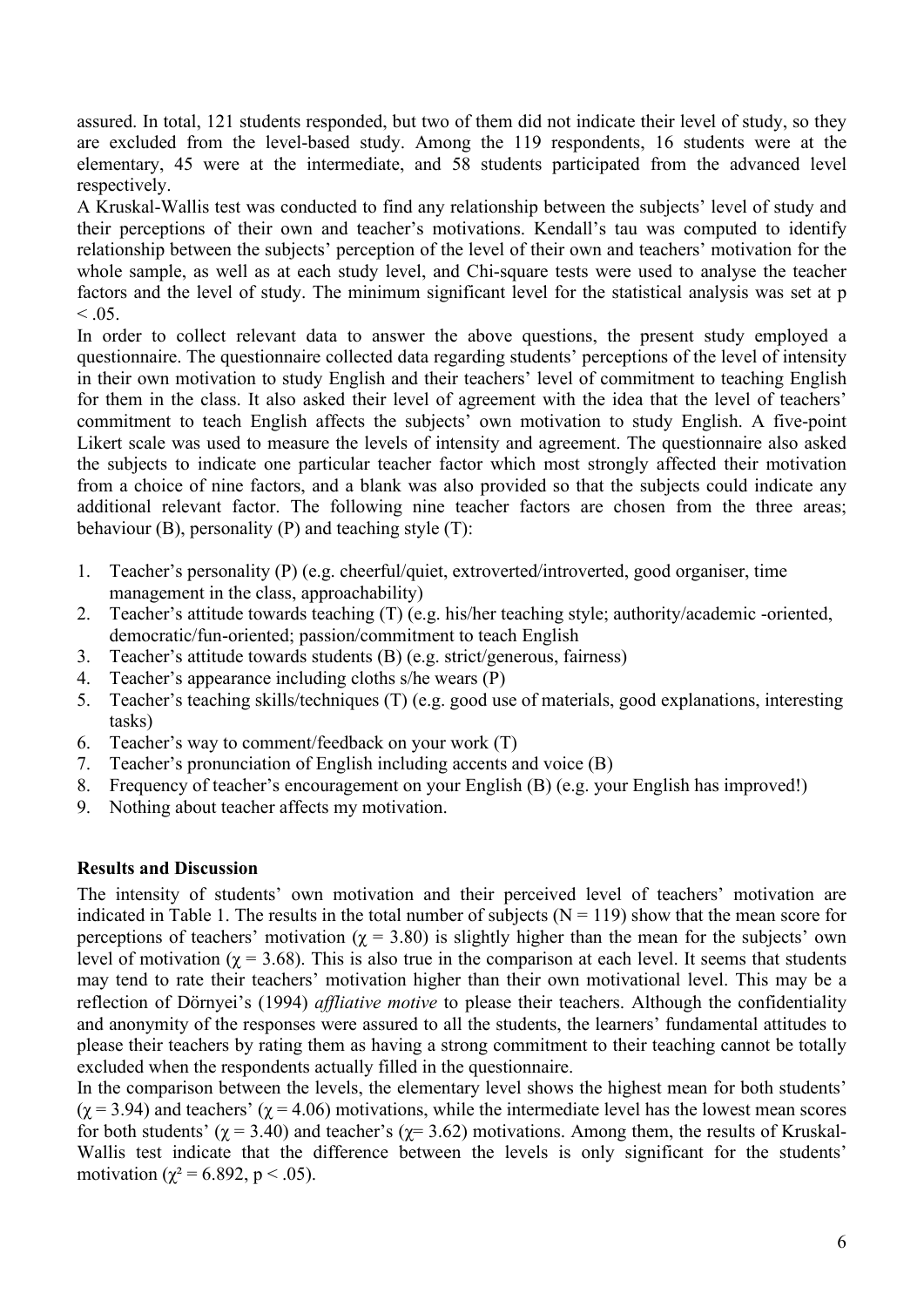|                       |      | Elementary                | Intermediate           | Advanced      | Total |
|-----------------------|------|---------------------------|------------------------|---------------|-------|
| Ss'<br>Motivation     | Mean | 3.94                      | 3.40                   | 3.82          | 3.68  |
|                       | N    | 16                        | 45                     | 58            | 119   |
|                       | S.D. | .772                      | .780                   | .892          | .858  |
| Ts'<br>Motivation     | Mean | 4.06                      | 3.62                   | 3.86          | 3.80  |
|                       | N    | 16                        | 45                     | 58            | 119   |
|                       | S.D. | .854                      | .777                   | .963          | .889  |
| <b>FF 1.4 FFF 111</b> |      | $\cdots$<br>$\sim$ $\sim$ | $\sim$ 000 m<br>$\sim$ | $\sim$ $\sim$ |       |

**Table 1 Level of students' and perceived teachers' motivations**

Kruskal-Wallis test: Ss' motivation  $\chi^2 = 6.892$ , P < .05

Ts' motivation  $\chi^2 = 3.748$ , n.s.

L2 learners are likely to be most strongly motivated at the time when they first engage in learning English; and the level of motivation appears to lower as they study at the intermediate level where they are most likely to struggle in order to progress to the advanced level. At the advanced level, the level of motivation rises again though it is not as high as at the elementary level, probably because learners may find themselves closer to their goal, acquisition of a high level of English proficiency. At the elementary level, the learners are more likely to be excited by a new learning environment away from their own countries, being in a diverse cultural and linguistic context<sup>[1](#page-7-0)</sup>. It is also relatively easy for the elementary learners to see their actual progress, and generally the target tasks of the class is not very challenging, while the target at the intermediate level is often more diversified depending on each learner's individual strong and weak points, and more complex expressions and structures are required to learn based on deeper understanding of target culture. As a result, learners at the intermediate level may be more likely to be confused and lost during their study since they may not be able to see the clear progress that they used to find at the elementary level.

The above results coincide with the results given by Gardner et al. (1977). In their study, compared with students at the other two levels, elementary and advanced, students at the intermediate level showed the least interest in continuing French study and, as a result, had the least positive attitude towards the community speaking the target language. The researchers also stated that students at the intermediate stage of L2 leaning are less certain about their future language studies (p. 251). Given this, the students at the intermediate level may lose their goal of acquiring a high proficiency in a target language since they may consider how much further they have to go to reach the targeted high level of proficiency. This may cause the deterioration of learning motivation particularly at this level of study.

As for the learners' perceived level of teachers' commitment, the result does not show a statistically significant difference among the levels of study; however, there is a similar tendency to that found for the level of learner motivation. That is, although an argument cannot be statistically supported, there may be some tendencies that learners at the elementary level rate the highest while learners at the intermediate level rate the teachers' commitment lowest, which coincide with their own levels of motivation. Next, the correlation between students' and teachers' motivation was computed (see Table 2).

| Ss' & Ts' Motivation    | Elementary | Intermediate | Advanced | Total   |
|-------------------------|------------|--------------|----------|---------|
| Correlation Coefficient | .393       | .231         | $.330**$ | $332**$ |
| Sig. (2-tailed)         | .088       | .085         | .004     | .000    |
|                         | 16         | 45           | 58       | 19      |

**Table 2 Kendall's tau between students' and teachers' motivations**

 $*** = p < .001$ 

<span id="page-7-0"></span><sup>&</sup>lt;sup>1</sup> Students at BUELI are from Europe, Africa, Middle East, Northern and Southern Asia, and Middle and South America.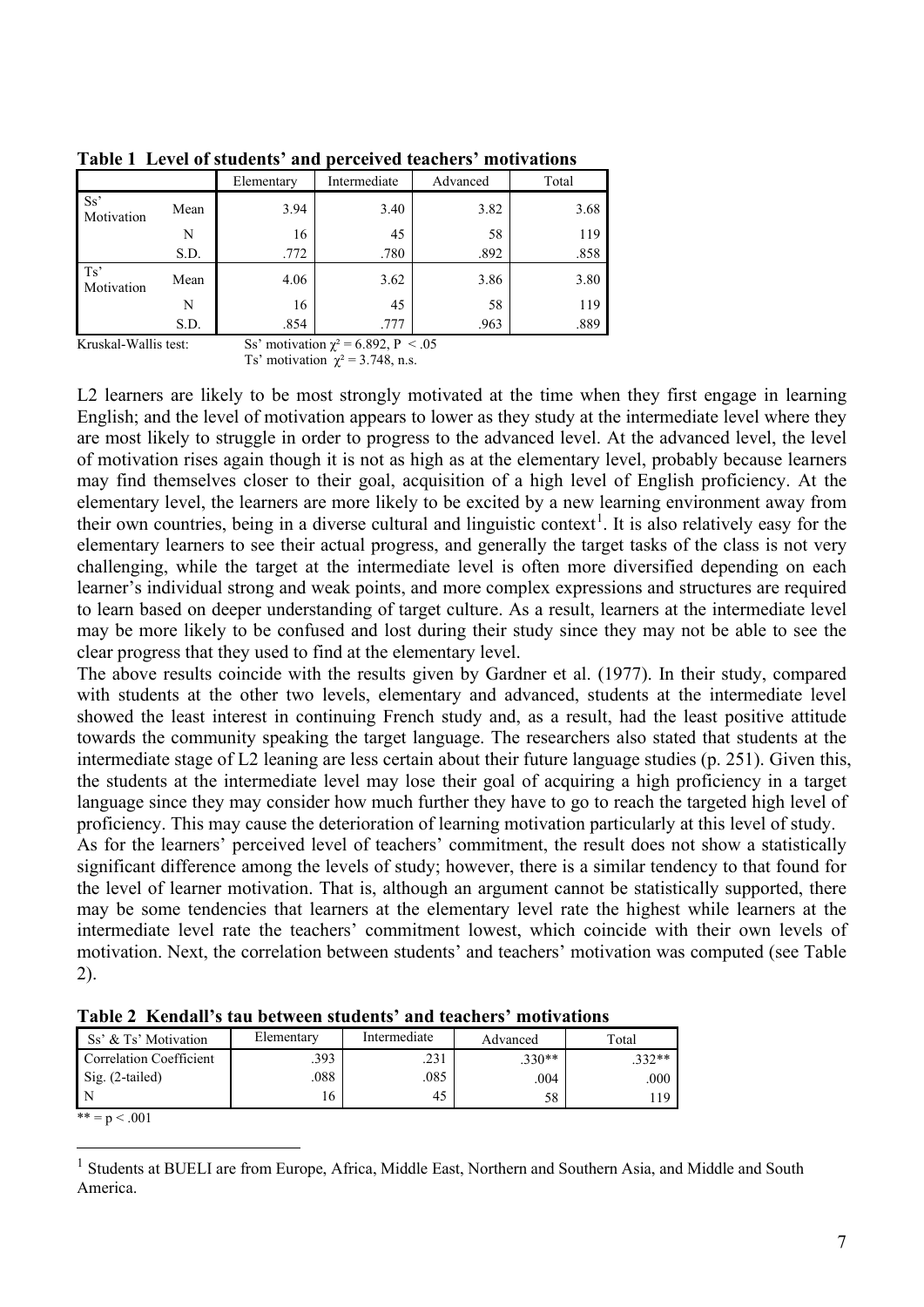Significant results in the Kendall's tau are obtained at the advanced level  $(r = .330, p < .001)$  and in the total subjects ( $r = .332$ ,  $p < .001$ ), but were not found at the elementary and the intermediate levels. According to the results, generally speaking, learners' perception of their teachers' level of commitment/motivation for teaching has a positive influence on their own level of motivation to learn English. That is, when learners find their teachers teach English to them enthusiastically, then, the learners come to be more strongly motivated to study English. This claim is also statistically valid at the advanced level. These results seem to confirm the researchers' (e.g. Csizér and Dörnyei 2005; Dörnyei 1994a, 2001a; Dörnyei and Csizér 1998) claim that teacher is a factor affecting learners' motivation.

|      | Elementary | Intermediate | Advanced | Total |
|------|------------|--------------|----------|-------|
| Mean | 4.31       | 3.64         | 4.29     | 4.UJ  |
|      | 16         | 45           | 58       |       |
| S.D. | .602       | 002<br>دەە.  | .937     |       |

**Table 3 Students' perceived level of agreement in students' and teachers' motivations**

Kruskal-Wallis:  $\chi^2$  = 19.686\*\*, p < .001

What, then, do learners think of their teachers' commitment? Do they think that teachers' enthusiasm in teaching affects their own commitment to study more? The overall mean score for the learners' perceptions regarding whether or not teacher's commitment affects their own motivation is  $\chi^2 = 4.05$ , which means they agree more than "strongly" that the teachers' commitment affects their own motivation to study (see Table 3). This further supports the idea that the teacher is an important factor that influences L2 learners' motivation. The result also has statistical significance for the levels of study ( $\chi^2$  = 19.686, p < .001), showing that affects are different at different levels of study. The students at the elementary and the advanced levels show similarly high mean scores (Elementary = 4.31, Advanced = 4.29) while the intermediate level has the lowest mean,  $\gamma^2 = 3.64$ . Especially the students at the elementary level have an extremely small standard deviation of 0.602. This signifies that the students not only have the highest level of agreement with the idea that the teacher influences their own motivation but also they have a very similar level of agreement. That is, L2 learners at the elementary level may be more likely to depend on their teachers for their learning and for their motivation in learning compared to the learners at higher levels of study, and they might think that teachers should be helping them and guiding them to improve their proficiency. In other words, they might expect teachers to take the initiatives in the classroom. This consideration is not within the scope of this research, but it may be an important issue to be explored in the future study.

The intermediate level students show again the lowest mean score for this question. They rate the lowest in terms of their own motivation, and of their perception of their teachers' level of commitment. In addition, they do not think their teachers affect their motivation to study as strongly as their lower or higher level counterparts do. The current research was not able to explore further the exact reasons why this tendency of the intermediate students showed in the results; therefore, a concrete discussion for the reasons of this phenomenon cannot be made. However, there is a possibility that the intermediate level may be the most vulnerable stage in L2 learning. They might be more easily confused in their learning, lose focus in their study and confidence in learning. It may be necessary to study further to find out what teachers can do to solve the problem that intermediate students may have. Finally, students' level of study and the perceived importance of various teacher factors will be discussed. The students' perceptions of the teacher factor most affecting their motivation are indicated in Table 4. The result shows that there is a difference in the teacher factor perceived as most affecting motivation among the students at the three levels of study, and the difference is statistically significant  $(\chi^2 = 39.687, p < .001)$ . The most important factor for the elementary students is the teachers' personality (60.0%), while the students at the intermediate level indicate teachers' teaching style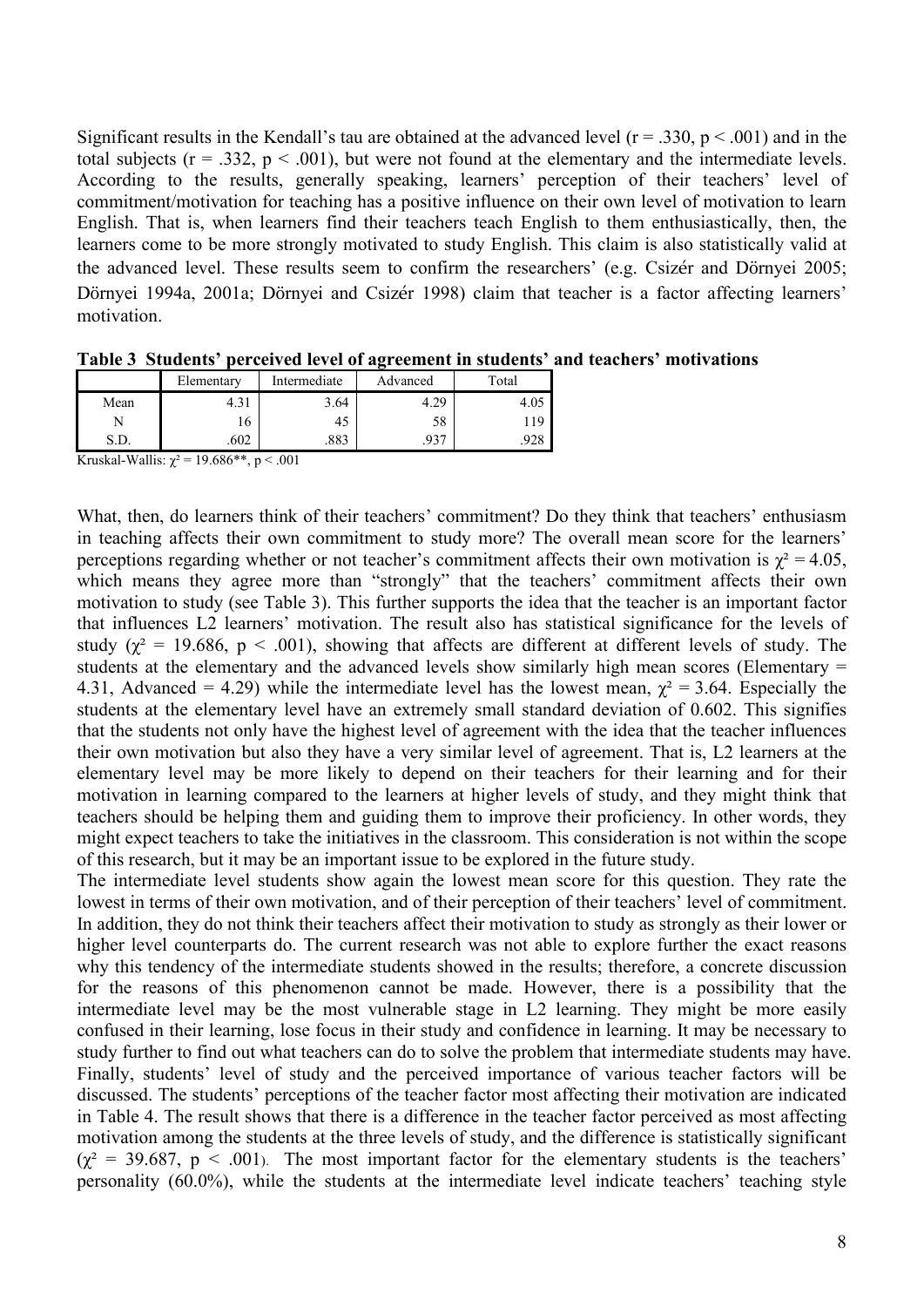(31.1%) as the most influential, while teachers' actual teaching skill/technique (42.1%) is the most important factor for the students' own motivation among the advanced level students.

|              |                   |              |      |     | <b>Teacher Factors</b> |     |      |      |     |     |       |
|--------------|-------------------|--------------|------|-----|------------------------|-----|------|------|-----|-----|-------|
|              |                   |              |      |     |                        |     |      |      |     | 10  | Total |
| Elementary   | Count             |              |      |     |                        |     |      |      |     |     |       |
|              | $(\%)$            | 60.0         | 6.7  | 6.7 |                        |     | 13.3 | 6.7  | 6.7 |     | 100   |
| Intermediate | Count             | $\mathbf{r}$ | 14   |     | 10                     |     |      |      |     |     | 45    |
|              | $\left(\%\right)$ | 15.6         | 31.1 | 6.7 | 22.2                   | 4.4 |      | 13.3 | 6.7 |     | 100   |
| Advanced     | Count             | h            | 13   |     | 24                     | 4   |      |      |     |     | 57    |
|              | $(\%)$            | 10.5         | 22.8 | 3.5 | 42.1                   | 7.0 | 3.5  | 7.0  | 1.8 | 1.8 | 100   |
| Total        | Count             | 22           | 28   | h   | 34                     | 6.  | 4    | 11   |     |     | 117   |
|              | $(\%)$            | 18.8         | 23.9 | 5.1 | 29.1                   | 5.1 | 3.4  | 9.4  | 4.3 | 0.9 | 100   |

**Table 4 Students' perception of most affecting teacher factor for their own motivation**

Chi-Square test:  $\chi^2$  = 39.687, p < .001

 $1 =$  teacher's personality,  $2 =$  teacher's attitude towards teaching,  $5 =$  teacher's teaching skill/techniques.

These results indicate that depending on the level of proficiency in the classroom, students perceive different aspects of teachers as their motivator to study English. That is, a general discussion of the effect of teaching strategies on L2 learning motivation, and as a result, on learners' success in learning should take students' level of L2 proficiency into consideration for its validity. Compared with other subjects, L2 teaching/learning has an issue which differentiates it from other teaching/learning context in that it is possible for learners to lack basic or sufficient language skills to communicate with their teachers in the classroom where their learning occurs. Especially, when teachers are native speakers of a target language and the students have multi-cultural backgrounds, such as is common in English classes in Australia, including BUELI, the teachers are unlikely to speak all the students' first languages at the high level of fluency. That is, a high level of verbal communication between students and teachers may often be impaired, especially when the students' proficiency is at introductory or elementary level. Given this, in accordance with the ability to communicate with teachers, students may depend on different factors among teachers as an important motivator.

As found in the results of the present research, elementary level students found teacher's personality the most influential for their motivation. Because they cannot fully interpret or comprehend what teachers try to communicate in English, it is likely that they will focus more on factors, such as teachers' personality which does not require the students to comprehend fully or interpret what the teacher is doing in the classroom. Students at intermediate level show that teacher's attitudes towards teaching is the most important factor and this can be regarded as the manifestation of teacher's teaching/educational belief. Since intermediate level students have more learning experience as well as better communication skills in English than elementary students, they may be more able to view how teachers behave to them as a language teacher in the classroom. Therefore, they may come to view more teaching-based aspects of their teachers as the primary factor for their motivation. At the advanced level, students regard how teachers teach them, including their use of particular teaching skills, techniques, materials, etc. as the most important element that influences their own motivation. Since the advanced level students have the highest level of communication skills in English as well as the most experience of English learning among the three groups, they may be able to interpret what a teacher does and says well. That is, they are most likely to be affected by what exact teaching techniques or skills teacher utilises in the classroom.

The current research results confirm that teacher is an important factor affecting L2 learners' motivation, but they also show that various teaching strategies as an effective motivator having been discussed in the previous studies (e.g. Dörnyei 1994a, 2001a, 2001b; Dörnyei and Csizér 1998; Jacques 2001; Oxford and Shearin 1994) may work differently depending on learners' current level of proficiency. Learners' level of proficiency may be an important variable which determines the perceived validity of the uses of a particular teaching strategy. Learners with a lower level of proficiency are more likely to depend on non-verbal communication-based aspects, such as teachers'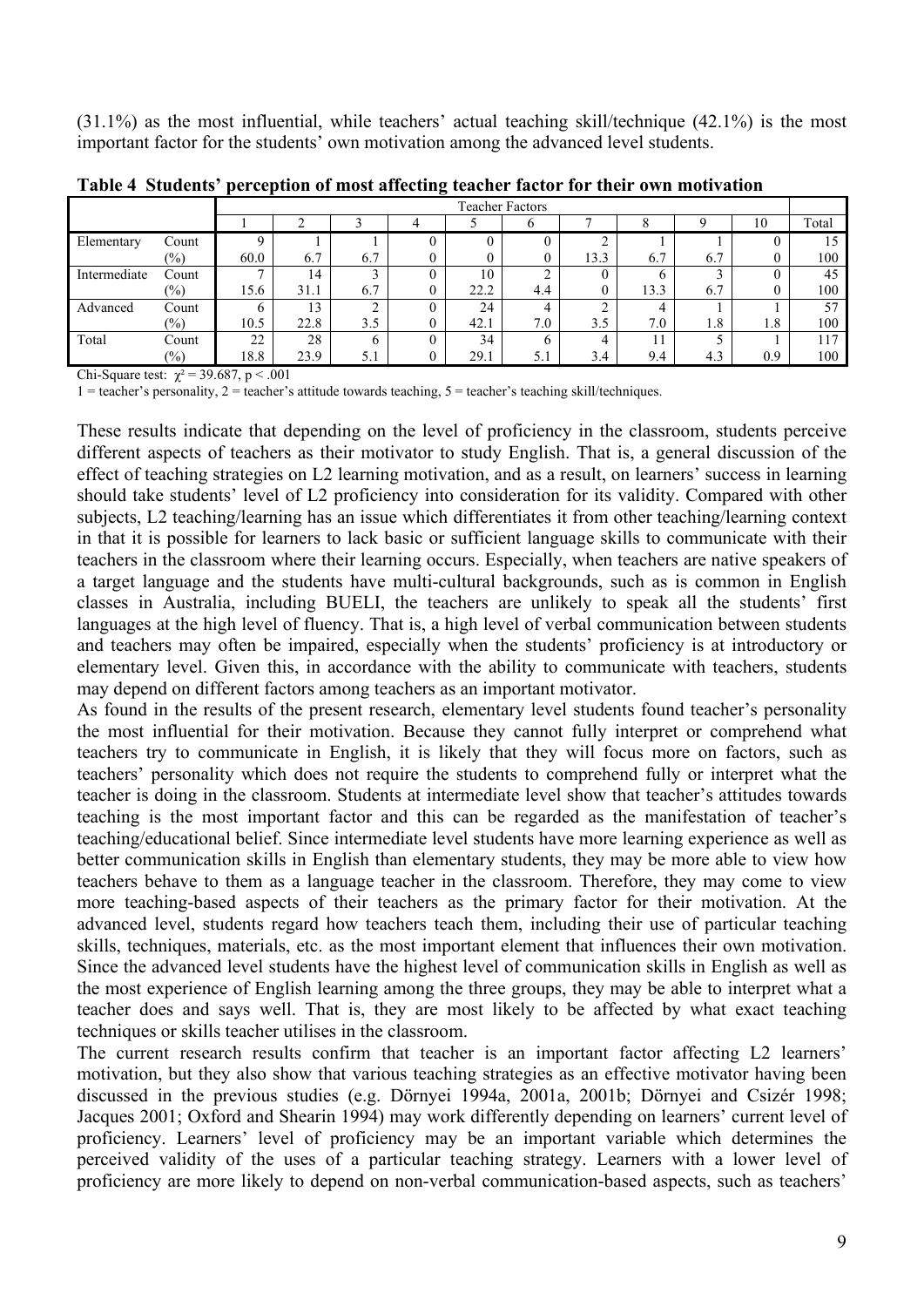personality, and as they develop their proficiency, they may shift their preference to more teaching/learning-based aspects, such as teaching style at the intermediate level or teaching skills and techniques at the advanced levels.

#### **Conclusion**

The current study on L2 learners' motivation and the effect of perceived levels of teachers' commitment reconfirms that a teacher influences his/her students' motivation. In addition, the study also indicates that learners' levels of proficiency may be an important factor which can determine the effectiveness of teaching strategies as a motivator for learners. With regard to the level of proficiency, there are two issues raised with particular importance. First, the learners at the intermediate level seem to be in the stage of learning English which involves the most struggling with their learning. They appear to be more weakly motivated and to view their teachers less actively as a motivator compared to learners at lower or higher levels of proficiency. Probably because they have been engaged in English study for a long time, they may have developed a sense of "helplessness" primarily due to the lack of a clear indication of progress, or because they may be overwhelmed by the contents introduced in the course. Whatever the reason is, the results suggest that L2 learners' intensity of motivation changes as they study English and their proficiency level increases. The importance of taking changes in motivation into consideration has been strongly advocated by Dörnyei (2000) who stated that 'during the lengthy process of mastering certain subject matters, motivation does not remain constant but is associated with a dynamically changing and evolving mental process, characterised by constant (re) appraisal and balancing of the various internal and external influences that the individual is exposed to' (p. 523). The current research further demonstrates that the learners' level of proficiency differentiates the teacher factor most affecting their own motivation. The learners tend to shift the importance in teacher-related factors from personality-based ones to teaching skill-based ones as they develop their proficiency. This may be one of the reasons for the phenomenon that Jacques (2001) noted that 'some classroom practitioners often discover that some activities just don't seem to "hit the mark" with some language students' (p. 204). This supports what Dörnyei and Csizér (1998) concluded when they stated that 'no motivational strategy has absolute and general value because such strategies are to be implemented in dynamically changing and very diverse learning contexts, in which the personality of the individual learners and the teacher, as well as the composition and structure of the learner group, will always interplay with the effectiveness of the strategy' (p. 224). The current study shows that students' levels of proficiency seems to be one of the most important factors which contribute to this 'dynamically changing learning context', and it needs to be considered in the selection of an effective teaching strategy for a particular group of students.

These conclusions, however, are drawn from a study based on a single learning/teaching context; therefore, as Dörnyei and Csizér (1998, 224) have insisted, there is clearly much room for further research in order to consolidate the claim and for the development of revised framework of the L2 learner motivation.

#### **References**

Beebe, L. 1988. *Issues in second language acquisition: Multiple perspectives*, Massachusetts, Heinle & Heinle Publishers, a division of Wadsworth, Inc.

Bartley, D. E. 1970. 'The importance of the attitude factor in language dropout: A preliminary investigation of group and sex differences', *Foreign Language Annals*, 3: 383-393.

Caiger, J.; Davies, B.; Leigh, B.; Orton, J.; Rice, A. 1996. 'Education', In *Comparing cultures*, edited by Milner, A.; Quilty, M. Oxford: Oxford University Press.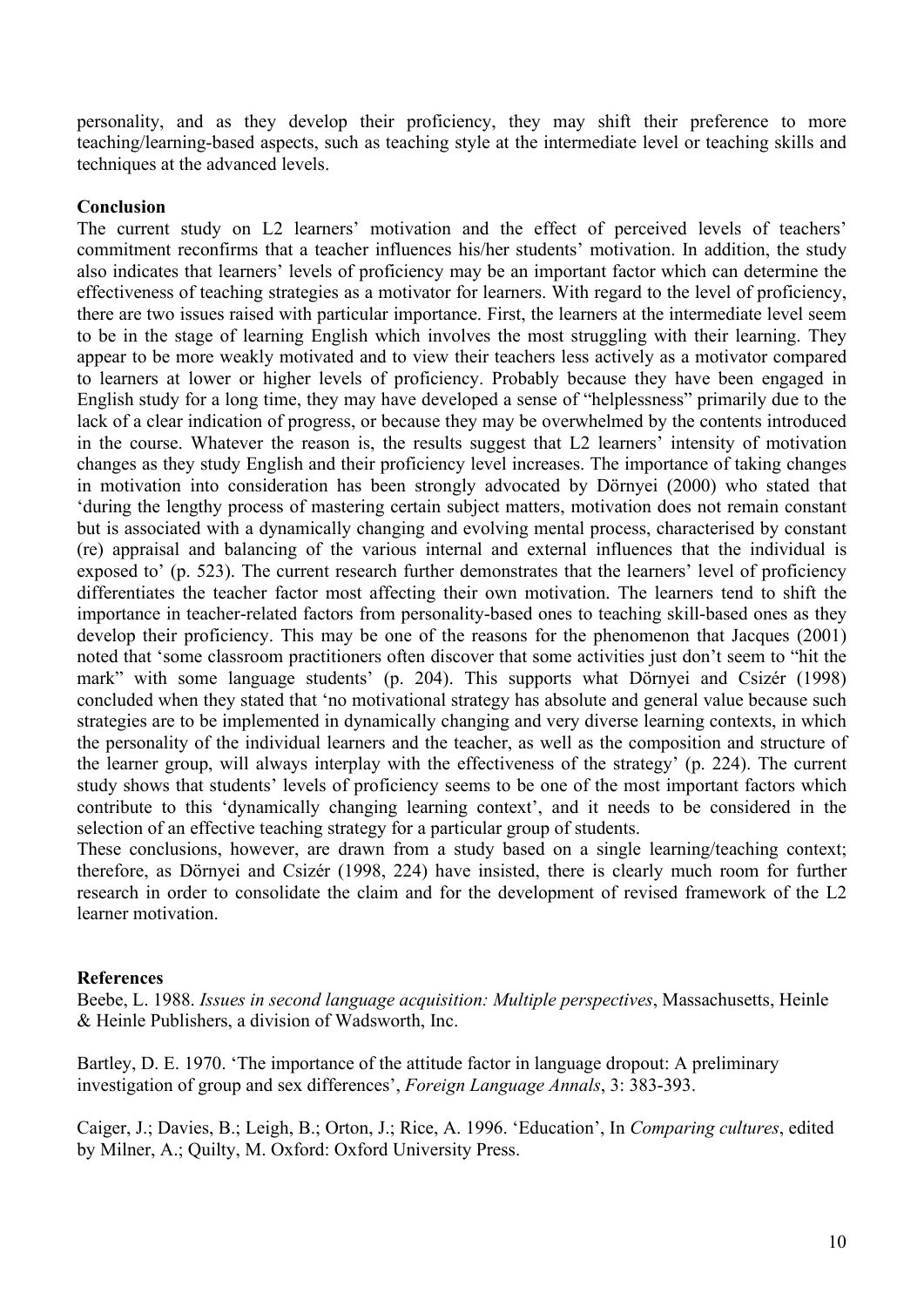Chambers, G. N. 1999, *Motivating language learners*, Clevedon: Multilingual matters ltd.

Clément, R.; Kruidnier, B. 1983. 'Orientations in second language acquisition: 1. The effects of ethnicity, milieu and target language on their emergence', *Language Learning*, 33: 273-291.

Csizér, K.; Dörnyei, Z. 2005. 'The internal structure of language 'learning motivation and its relationship with language choice and learning effort', *Modern Language Journal*, 89 (1): 19-36.

Deci, E. L.; Eghrani, H; Patrick, B. C.; Leone, D. R. 1994. Facilitating internalisation: The selfdetermination theory, Journal of Personality, 62 (1): 119-142.

Dörnyei, Z. 1990. 'Conceptualising motivation in foreign-language learning', *Language Learning*, 40: 45-78.

Dörnyei, Z. 1994a. 'Motivation and motivating in the foreign language Classroom', *Modern Language Journal*, 78 (3): 273-284.

Dörnyei, Z. 1994b. 'Understanding L2 motivation: On with the challenge!', *Modern Language Journal*, 78 (4): 273-284.

Dörnyei, Z. 1998, 'Motivation in second and foreign language learning', *Language Teaching*, 31: 117- 135.

Dörnyei, Z. 2000. 'Motivation in action: towards a process-oriented conceptualisation of student motivation', *British Journal of Educational Psychology*, 70: 519-538.

Dörnyei, Z. 2001a, *Motivational strategies in the language classroom*, Cambridge: Cambridge University Press.

Dörnyei, Z. 2001b, *Teaching and researching motivation*, Harlow: Pearson Education Limited.

Dörnyei, Z. 2003. 'Attitudes, orientations, and motivations in language learning: Advances in theory, research, and applications', *Language Learning*, 53 (1): 3-32.

Dörnyei, Z.; Clément, R. 2001. 'Motivational characteristics of learning different target languages: Results of a nationwide survey', In Z. Dörnyei; R. Schmidt (Eds.), *Motivation and second language acquisition*, 399-432, Honolulu: Second language teaching & curriculum centre, University of Hawaii.

Dörnyei, Z.; Csizér, K. 1998, 'Ten commandments for motivating language learners: results of an empirical study', *Language Teaching Research*, 2, 3: 203-229.

Dörnyei, Z.; Otto, I. 1998. 'Motivation in action: A process model of L2 motivation', *Working Paper in Applied Linguistics,* London, Thamas Valley University, 4: 43-69.

Dörnyei, Z.; Skehan, P. 2003. 'Individual differences in second language learning' In C. J. Doughty; M.H. Long (Eds.), *The handbook of second language acquisition*, 589-631, Malden: Blackwell Publishing.

Ellis, R. 1994. *The study of second language acquisition*, Oxford: Oxford University Press.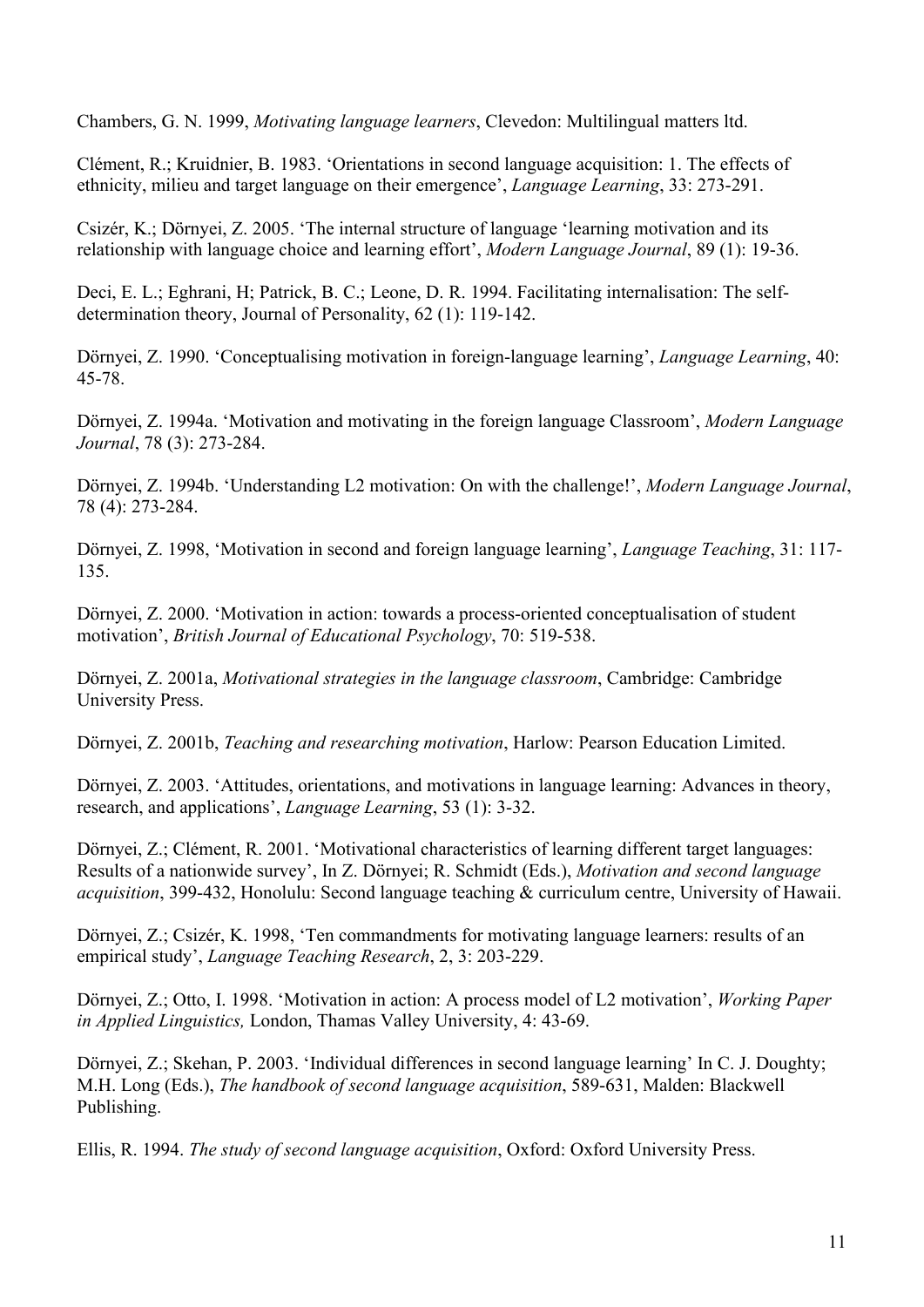Gardner, R. C. 1968. 'Attitudes and motivation: Their role in second-language Acquisition', *TESOL Quarterly*, 2: 141-149.

Gardner, R.C. 1985. '*Social psychology and second language learning: The role of attitude and motivation*, London: Edward Arnold.

Gardner, R.C. 1988. 'The socio-educational model of second language learning: Assumptions, findings and issue'*, Language Learning,* 38: 101-126.

Gardner, R.C.; Ginsberg, R.; Smythe, P. 1976a. 'Attitudes and motivation in second language learning: course related changes', *The Canadian Modern Language Review*, 32: 243-266.

Gardner, R. C.; Lambert, W. E. 1959. 'Motivational variables in second language acquisition', *Canadian Journal of Psychology*, 13: 266-272.

Gardner, R. C.; Lambert, W. E. 1972. *Attitudes and motivation in second language Learning*, Massachusetts, MA: Newbury House Publishers Inc.

Gardner, R. C.; MacIntyre, P. D. 1991. 'An instrumental motivation in language study: Who says it isn't effective?', *Studies in Second Language Acquisition*, 13: 57-72.

Gardner, R. C.; Smythe, P. C. 1975. 'Motivation and second-language acquisition', *Canadian Modern Language Review*, 31: 218-230.

Gardner, R. C.; Smythe, P. C.; Brunet, G. 1977. 'Intensive second language study: Effects on attitudes, motivation and French achievement', *Language Learning*, 27: 243-262.

Gardner, R. C.; Smythe, P. C.; Clément, R. 1979. 'Intensive second language study in a bicultural milieu: An investigation of attitudes, motivation, and language proficiency', *Language Learning*, 29: 305-320.

Gardner, R. C.; Smythe, P. C.; Clément, R.; Gliksman, L. 1976b. 'Second language learning: A social psychological perspective', *Canadian Modern Language Review*, 32: 198-213.

Gardner, R. C.; Trembley, P. F. 1994. 'On motivation, research agendas, and theoretical frameworks', *The Modern Language Journal*, 78: 359-369.

Gas, S.M.; Selinker, L. 2008. *Second language acquisition, An introductory course Third edition*, New York: Routledge.

Hatch, E.M. and Lazaraton, A. 1991. *The research manual: Design and statistics for applied linguistics*, New York: Newbury House Publishers.

Jacques, S. R. 2001. 'Preferences for instructional activities and motivation: A comparison of student and teacher perspectives', In Z. Dörnyei; R. Schmidt (Eds.), *Motivation and second language acquisition*, 185-221, Honolulu: Second language teaching & curriculum centre, University of Hawaii.

Keuneman, K. P.; Sagona, S. 1992. 'Why study French?: The importance of various factors acknowledged by first year students at the University of Melbourne', *Australian Review of Applied Linguistics*, 15 (2): 63-89.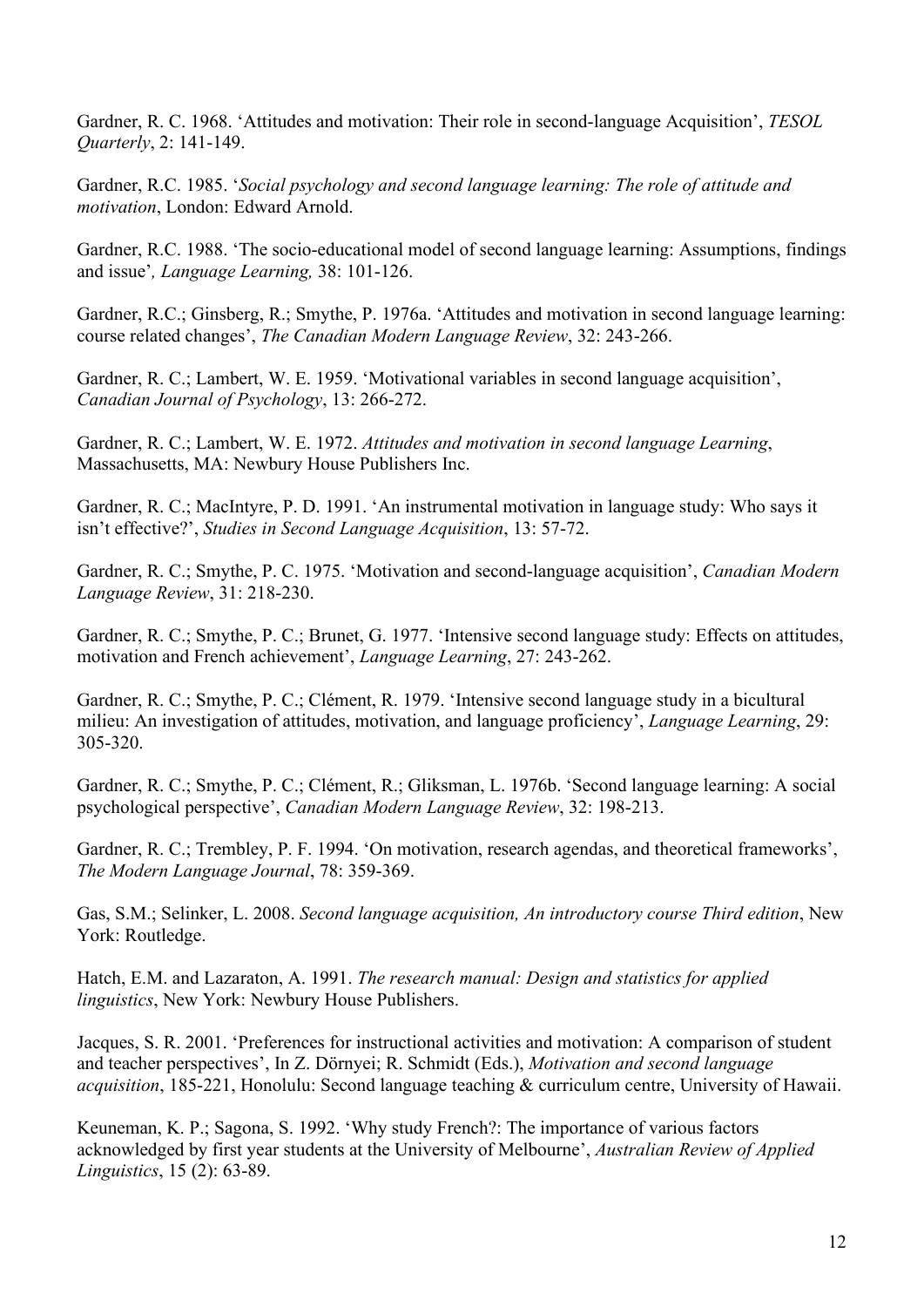Lukmani, Y. 1972. 'Motivation to learn and language proficiency', *Language Learning*, 22: 261-273.

Masanori Matsumoto. 2006. *Persistence in Japanese language study at tertiary institutions in Australia*, Doctoral dissertation, University of South Australia.

McGannon, J.; Medeiros, A. 1995. 'Factors influencing elective language choice: A study of French language students', *Australian Review of Applied Linguistics*, 18 (1): 95-108.

Noels, K. A.; Pelletier, L. G.; Clement, R.; Vallerand, R. L. 2003. 'Why are you learning a second language? Motivational orientation and self-determination theory', *Language Learning*, 53 (1): 33-63.

Oxford, R.; Shearin, J. 1994. 'Language learning motivation: Expanding the theoretical framework', *The Modern Language Journal*, 1 (78): 12-28.

Ramage, K. 1990. 'Motivational factors and persistence in foreign language study', *Language Learning*, 40: 189-219.

Tanaka, T. 2005. 'Teacher influence on learner motivation', Osaka Female Junior College, Retrieved from http://www.wilmina.ac.jp/ojc/kiyo\_2005/kiyo\_35\_PDF/2005\_06.pdf.

Warden, C. A.; Lin, Hsiu, J. 2000. 'Existence of integrative motivation on Asian EFL setting', *Foreign Language Annals*, 33 (5): 535-547.

Williams, M.; Burden, R. 1997. *Psychology for language teachers*, Cambridge: Cambridge University Press.

Wen, X. 1997. 'Motivation and language learning with students of Chinese', *Foreign Language Annals*, 30: 235-250.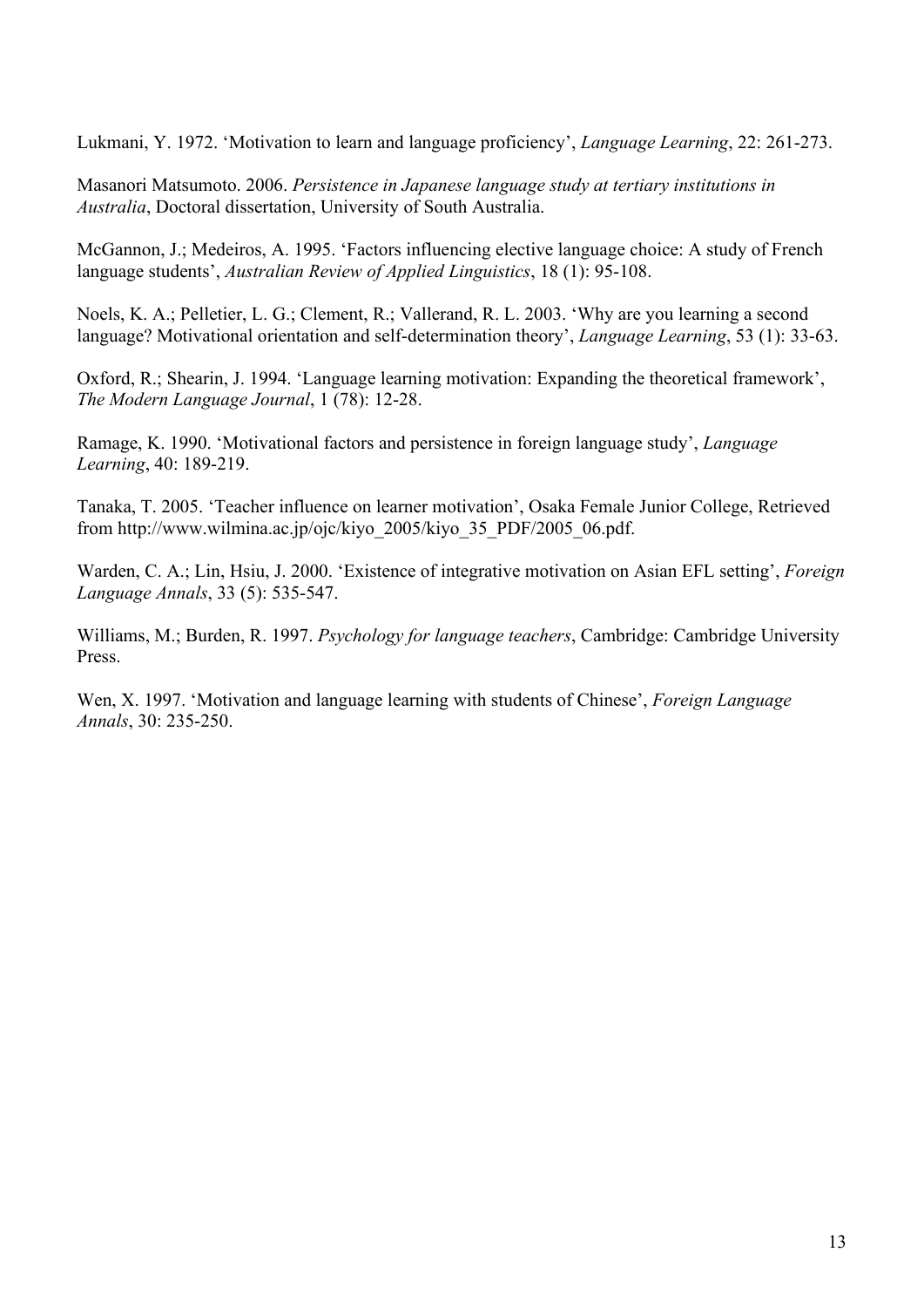**Appendix**

#### **QUESTIONNAIRE (Students)**

**Please tick an appropriate blank**

| Level of study:                        |                                                                                                                                                    |  |
|----------------------------------------|----------------------------------------------------------------------------------------------------------------------------------------------------|--|
|                                        | Elementary $($ $)$ – Enrolled class GE 1, 2                                                                                                        |  |
|                                        | Intermediate $($ $)$ – Enrolled class GE 3, 4, EAP 1                                                                                               |  |
|                                        | Advanced $(-$ - Enrolled class GE 5, 6, EAP 2, 3, FCE                                                                                              |  |
| Gender: () Male () Female              |                                                                                                                                                    |  |
| <b>Region you are from:</b> ( ) Europe | (a) Africa<br>() North East Asia (China, Taiwan, Korea, Japan)<br>) Middle East ( ) Other Asian region<br>) South/middle America () Pacific region |  |

1. How do you rate your current level of motivation for learning English? Please circle an appropriate number in the scale below.

| Very low | $-0W$ | Moderate | High | Very High |
|----------|-------|----------|------|-----------|
|          |       |          |      |           |
|          |       |          |      |           |

2. How do you rate your teacher's level of motivation (commitment) for teaching English in your class? Please circle an appropriate number in the scale below.

| Very low | L <sub>0</sub> W | Moderate | High | Very High |
|----------|------------------|----------|------|-----------|
|          |                  |          |      |           |
|          |                  |          |      |           |

3. Do you agree that the level of teachers' enthusiasm (passion) for teaching English in the class affects your motivation to study English? Please circle an appropriate number in the scale below.

| Strongly<br>disagree | Disagree | Don't know | Agree | Strongly<br>agree |
|----------------------|----------|------------|-------|-------------------|
|                      |          |            |       |                   |
|                      |          |            |       |                   |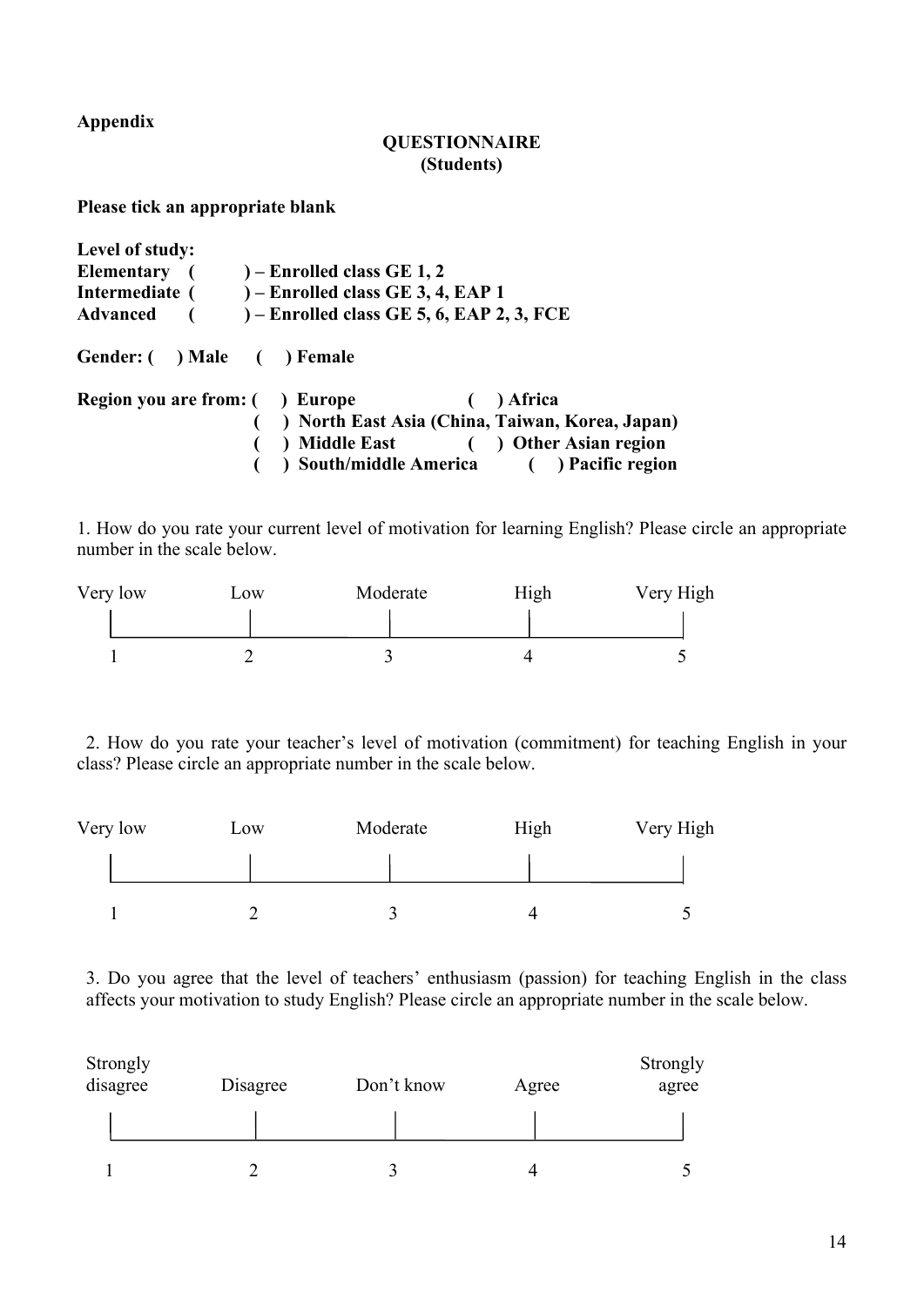4. What factors listed below do you think affect most strongly your motivation (commitment) to study English? Please tick **ONLY ONE** factor. If there is other factor that is related to teachers, please write it in the blank provided.

|               | Teacher's personality (e.g. cheerful/quiet, extroverted/introverted,<br>good organiser, time management in the class, approachability)                              |
|---------------|---------------------------------------------------------------------------------------------------------------------------------------------------------------------|
|               | Teacher's attitude towards teaching (e.g. his/her teaching style;<br>authority/academic -oriented, democratic/fun-oriented;<br>passion/commitment to teach English) |
|               | Teacher's attitude towards students (e.g. strict/generous, fairness)                                                                                                |
|               | Teacher's appearance including cloths s/he wears                                                                                                                    |
|               | Teacher's teaching skills/techniques (e.g. good use of materials, good<br>explanations, interesting tasks)                                                          |
|               | Teacher's way to comment/feedback on your work                                                                                                                      |
|               | Teacher's pronunciation of English including accents and voice                                                                                                      |
|               | Frequency of teacher's encouragement on your English (e.g. your<br>English has improved!)                                                                           |
|               | Nothing about teacher affects my motivation.                                                                                                                        |
| Other factor: |                                                                                                                                                                     |

That's all. Thank you very much for your cooperation.

## **Please put the completed questionnaire in a sealed envelop provided and give it to HSS reception on level 2 by Friday 3 October 2008.**

BUREC Protocol No, RO-856 Principle researcher: Dr Masanori Matsumoto, Faculty of Humanities & Social Sciences